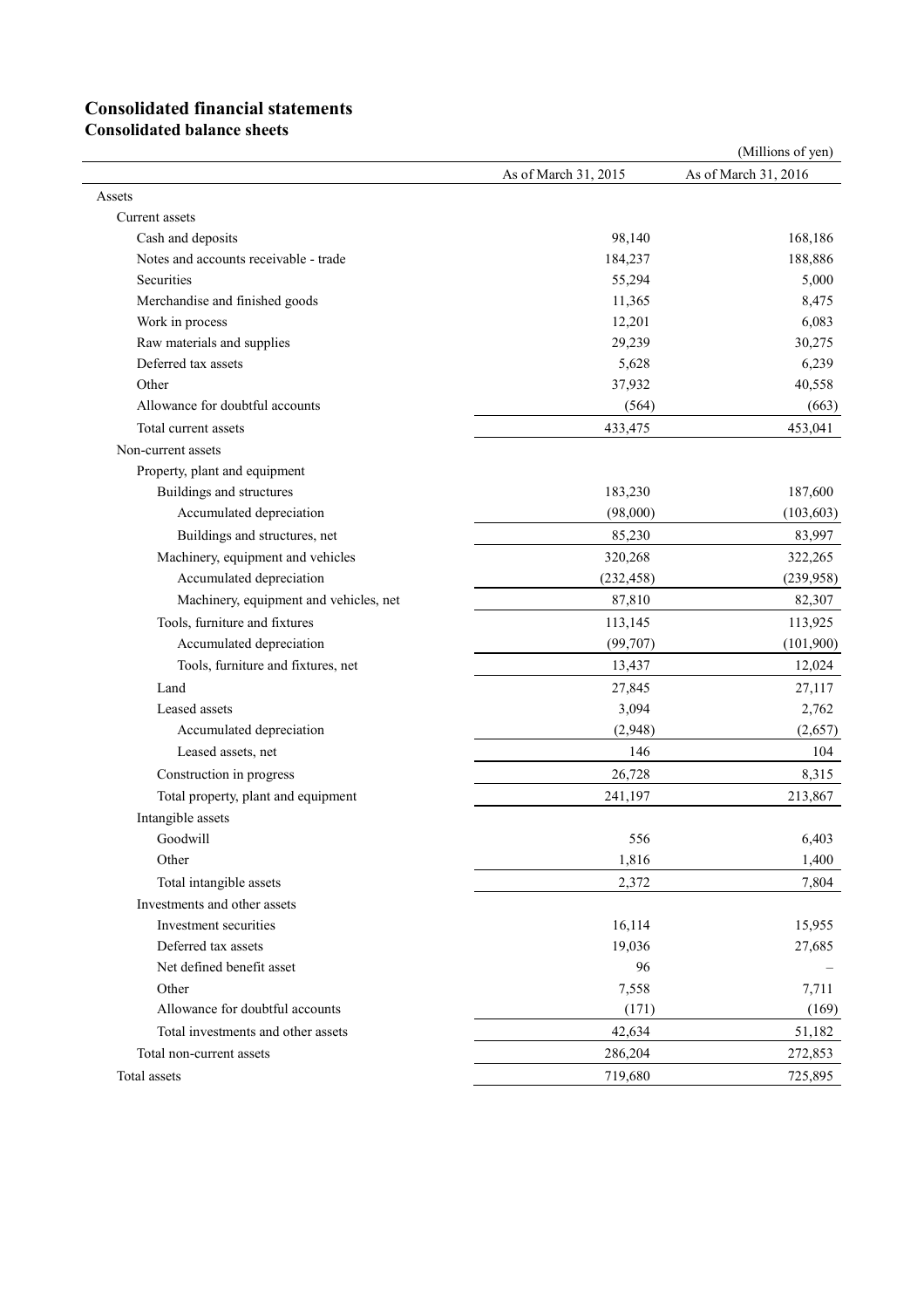| As of March 31, 2016 |
|----------------------|
|                      |
|                      |
| 178,714              |
| 48,538               |
| 23,881               |
| 41,427               |
| 7,168                |
| 7,238                |
| 248                  |
| 23,019               |
| 78                   |
| 18,892               |
| 349,208              |
|                      |
| 20,000               |
| 52,505               |
| 54,471               |
| 311                  |
| 250                  |
| 6,001                |
| 133,539              |
| 482,748              |
|                      |
|                      |
| 8,400                |
| 8,691                |
| 199,475              |
| (4,050)              |
| 212,515              |
|                      |
| 1,507                |
| (3, 125)             |
| (13,080)             |
| (14,699)             |
| 72                   |
| 45,257               |
| 243,146              |
| 725,895              |
|                      |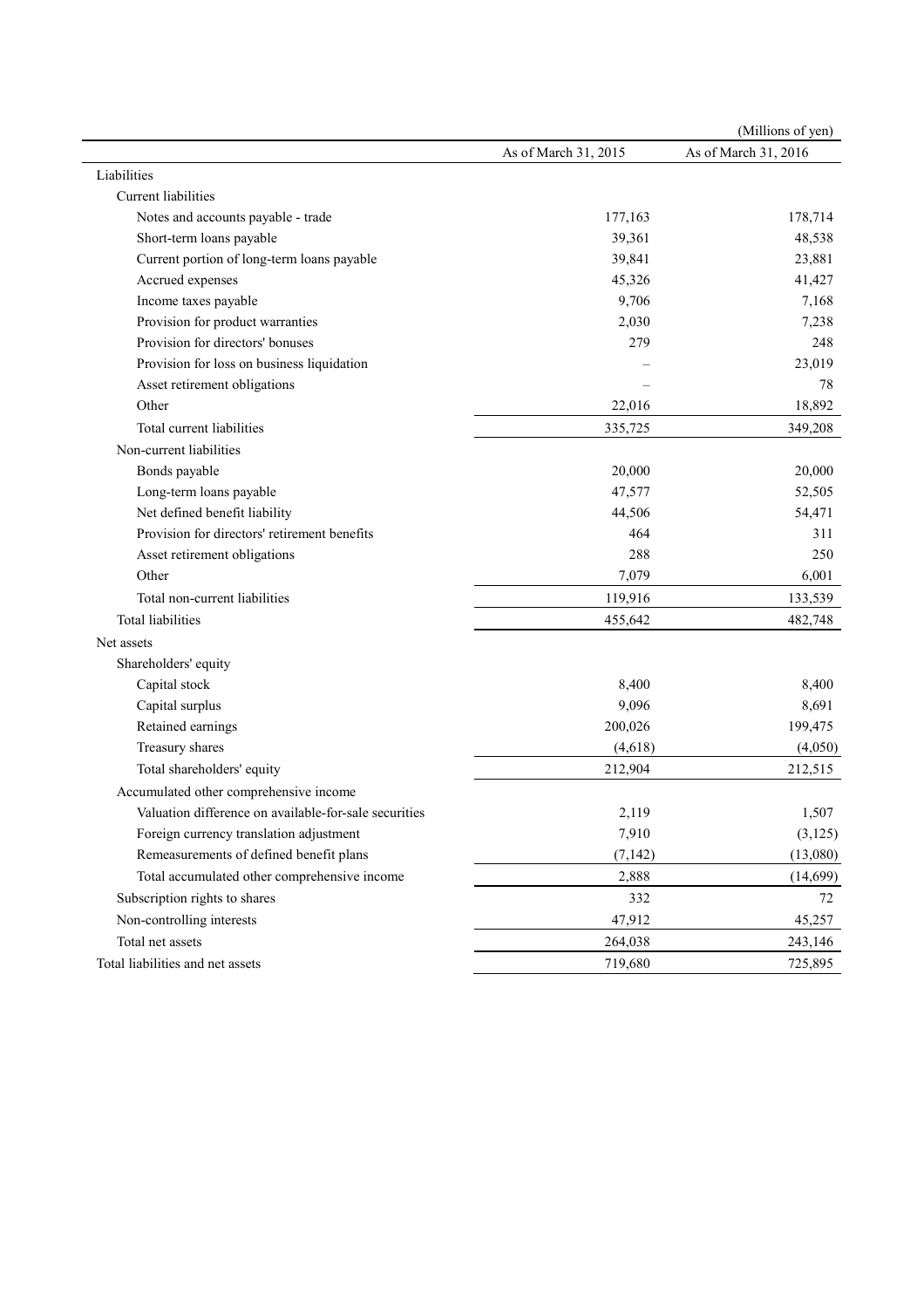|                                                               |                   | (Millions of yen) |
|---------------------------------------------------------------|-------------------|-------------------|
|                                                               | Fiscal year ended | Fiscal year ended |
|                                                               | March 31, 2015    | March 31, 2016    |
| Net sales                                                     | 1,305,502         | 1,415,772         |
| Cost of sales                                                 | 1,189,652         | 1,269,676         |
| Gross profit                                                  | 115,850           | 146,095           |
| Selling, general and administrative expenses                  |                   |                   |
| Transportation and warehousing expenses                       | 8,106             | 7,383             |
| Salaries and bonuses                                          | 31,860            | 32,814            |
| Welfare expenses                                              | 5,199             | 5,422             |
| Retirement benefit expenses                                   | 934               | 896               |
| Provision for directors' bonuses                              | 272               | 212               |
| Provision for directors' retirement benefits                  | 69                | 80                |
| Taxes and dues                                                | 2,367             | 2,841             |
| Depreciation                                                  | 3,434             | 3,732             |
| Research and development expenses                             | 1,628             | 1,159             |
| Amortization of goodwill                                      | 744               | 753               |
| Other                                                         | 28,840            | 31,305            |
| Total selling, general and administrative expenses            | 83,456            | 86,603            |
| Operating income                                              | 32,393            | 59,492            |
| Non-operating income                                          |                   |                   |
| Interest income                                               | 1,397             | 1,323             |
| Dividend income                                               | 102               | 121               |
| Rent income on non-current assets                             | 712               | 735               |
| Share of profit of entities accounted for using equity method | 1,117             | 554               |
| Foreign exchange gains                                        | 4,363             |                   |
| Other                                                         | 5,542             | 3,987             |
| Total non-operating income                                    | 13,236            | 6,722             |
| Non-operating expenses                                        |                   |                   |
| Interest expenses                                             | 1,808             | 2,445             |
| Loss on retirement of non-current assets                      | 412               | 477               |
| Depreciation                                                  | 566               | 492               |
| Foreign exchange losses                                       |                   | 2,477             |
| Other                                                         | 1,750             | 4,198             |
| Total non-operating expenses                                  | 4,538             | 10,092            |
| Ordinary income                                               | 41,091            | 56,123            |
| <b>Extraordinary losses</b>                                   |                   |                   |
| Impairment loss                                               | 13,875            | 6,997             |
| Loss on liquidation of business                               | 2,380             | 892               |
| Provision for loss on business liquidation                    |                   | 23,019            |
| Provision for product warranties                              |                   | 1,268             |
| Total extraordinary losses                                    | 16,256            | 32,177            |
| Profit before income taxes                                    | 24,834            | 23,945            |
| Income taxes - current                                        | 15,472            | 16,537            |
| Income taxes - deferred                                       | (1,084)           | (3,823)           |
| Total income taxes                                            | 14,387            | 12,713            |
| Profit                                                        | 10,447            | 11,231            |
| Profit attributable to non-controlling interests              | 5,242             | 7,331             |
| Profit attributable to owners of parent                       | 5,204             | 3,900             |
|                                                               |                   |                   |

### **Consolidated statements of income and consolidated statements of comprehensive income Consolidated statements of income**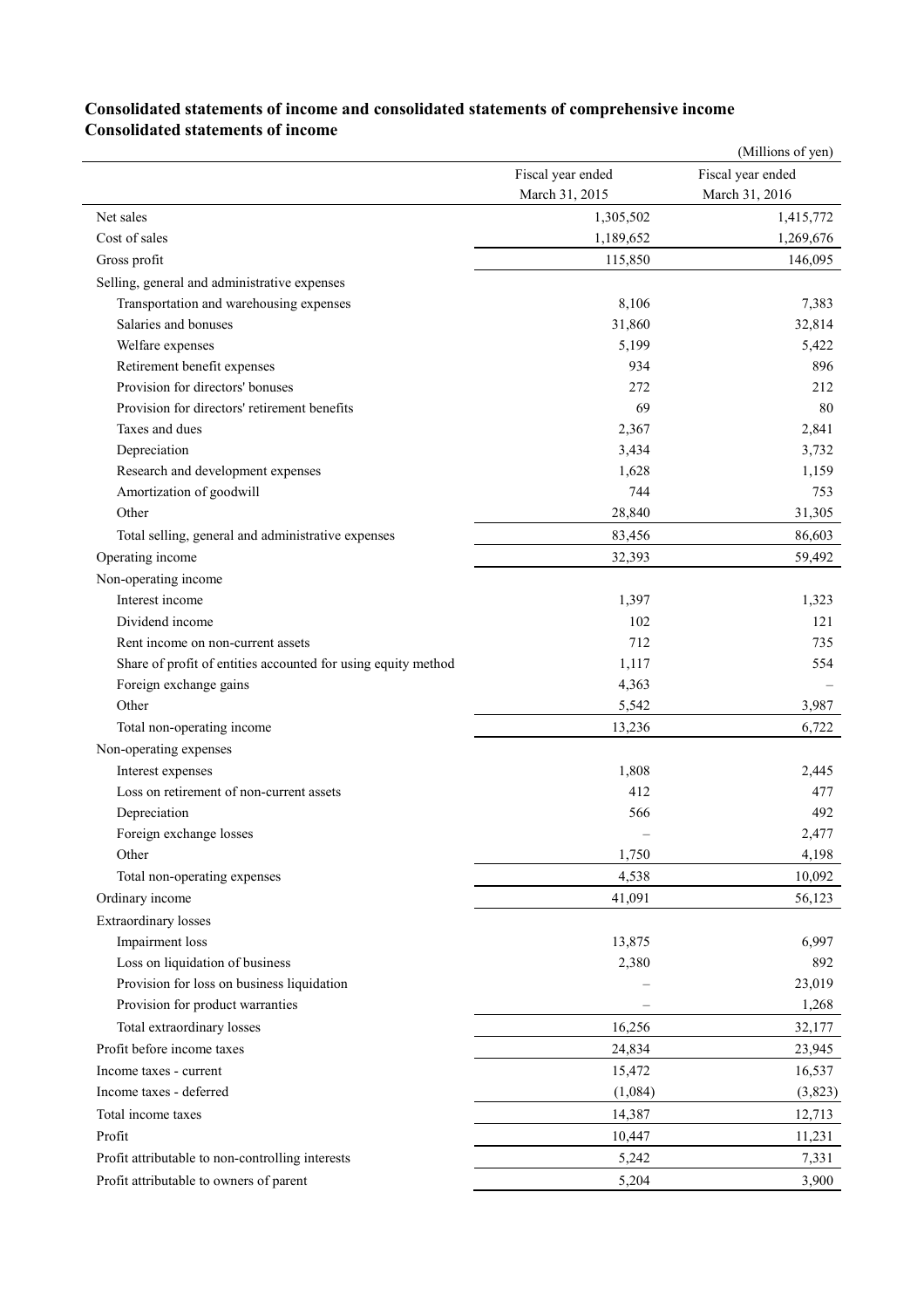## **Consolidated statements of comprehensive income**

|                                                           |                   | (Millions of yen) |
|-----------------------------------------------------------|-------------------|-------------------|
|                                                           | Fiscal year ended | Fiscal year ended |
|                                                           | March 31, 2015    | March 31, 2016    |
| Profit                                                    | 10,447            | 11,231            |
| Other comprehensive income                                |                   |                   |
| Valuation difference on available-for-sale securities     | 677               | (613)             |
| Deferred gains or losses on hedges                        |                   |                   |
| Foreign currency translation adjustment                   | 14,911            | (14,009)          |
| Remeasurements of defined benefit plans, net of tax       | (4,840)           | (5,962)           |
| Share of other comprehensive income of entities accounted | 388               | (308)             |
| for using equity method                                   |                   |                   |
| Total other comprehensive income                          | 11,137            | (20, 893)         |
| Comprehensive income                                      | 21,585            | (9,661)           |
| Comprehensive income attributable to                      |                   |                   |
| Comprehensive income attributable to owners of parent     | 12,545            | (13,687)          |
| Comprehensive income attributable to non-controlling      |                   |                   |
| interests                                                 | 9,039             | 4,025             |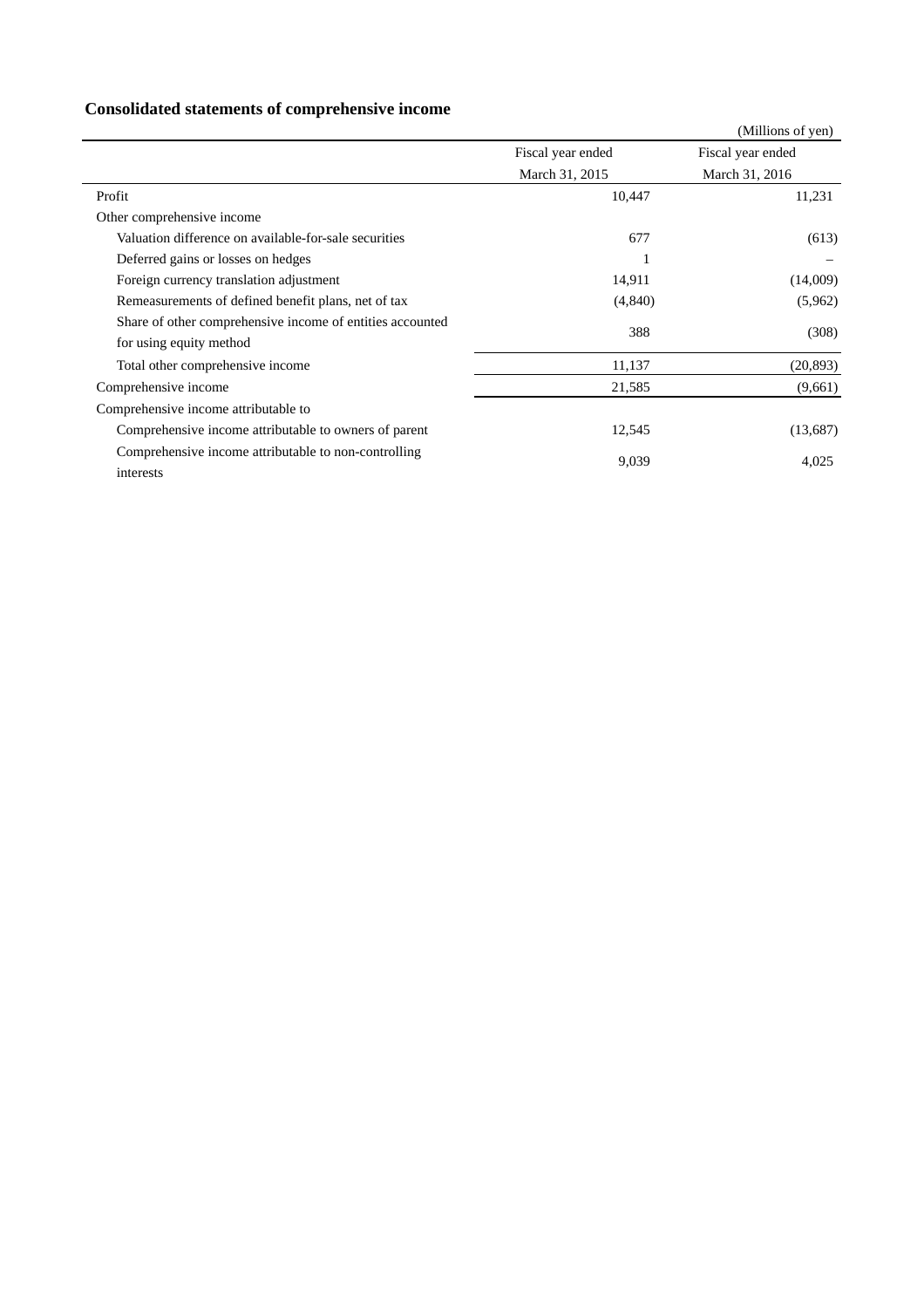## **Consolidated statements of changes in equity**

Fiscal year ended March 31, 2015

|                                                            |               |                 |                      |                 | (Millions of yen)             |
|------------------------------------------------------------|---------------|-----------------|----------------------|-----------------|-------------------------------|
|                                                            |               |                 | Shareholders' equity |                 |                               |
|                                                            | Capital stock | Capital surplus | Retained earnings    | Treasury shares | Total shareholders'<br>equity |
| Balance at beginning of<br>current period                  | 8,400         | 9,098           | 198,363              | (4,659)         | 211,202                       |
| Cumulative effects of<br>changes in accounting<br>policies |               |                 | (206)                |                 | (206)                         |
| <b>Restated balance</b>                                    | 8,400         | 9,098           | 198,157              | (4,659)         | 210,996                       |
| Changes of items during<br>period                          |               |                 |                      |                 |                               |
| Dividends of surplus                                       |               |                 | (3, 335)             |                 | (3,335)                       |
| Profit attributable to<br>owners of parent                 |               |                 | 5,204                |                 | 5,204                         |
| Purchase of treasury shares                                |               |                 |                      | (0)             | (0)                           |
| Disposal of treasury shares                                |               | (1)             |                      | 41              | 39                            |
| Net changes of items other<br>than shareholders' equity    |               |                 |                      |                 |                               |
| Total changes of items during<br>period                    | $\equiv$      | (1)             | 1,868                | 40              | 1,907                         |
| Balance at end of current<br>period                        | 8,400         | 9,096           | 200,026              | (4,618)         | 212,904                       |

|                                                            | Accumulated other comprehensive income                          |                                             |                                                  |                                               |                                                       |                                     |                                  |                     |
|------------------------------------------------------------|-----------------------------------------------------------------|---------------------------------------------|--------------------------------------------------|-----------------------------------------------|-------------------------------------------------------|-------------------------------------|----------------------------------|---------------------|
|                                                            | Valuation<br>difference on<br>available-for-<br>sale securities | Deferred<br>gains or<br>losses on<br>hedges | Foreign<br>currency<br>translation<br>adjustment | Remeasurements<br>of defined<br>benefit plans | Total accumulated<br>other<br>comprehensive<br>income | Subscription<br>rights to<br>shares | Non-<br>controlling<br>interests | Total net<br>assets |
| Balance at beginning of<br>current period                  | 1,464                                                           | (2)                                         | (3,645)                                          | (2,269)                                       | (4, 452)                                              | 515                                 | 41,816                           | 249,082             |
| Cumulative effects of<br>changes in accounting<br>policies |                                                                 |                                             |                                                  |                                               |                                                       |                                     | (8)                              | (214)               |
| <b>Restated balance</b>                                    | 1.464                                                           | (2)                                         | (3,645)                                          | (2,269)                                       | (4, 452)                                              | 515                                 | 41,808                           | 248,867             |
| Changes of items during<br>period                          |                                                                 |                                             |                                                  |                                               |                                                       |                                     |                                  |                     |
| Dividends of surplus                                       |                                                                 |                                             |                                                  |                                               |                                                       |                                     |                                  | (3,335)             |
| Profit attributable to<br>owners of parent                 |                                                                 |                                             |                                                  |                                               |                                                       |                                     |                                  | 5,204               |
| Purchase of treasury shares                                |                                                                 |                                             |                                                  |                                               |                                                       |                                     |                                  | (0)                 |
| Disposal of treasury shares                                |                                                                 |                                             |                                                  |                                               |                                                       |                                     |                                  | 39                  |
| Net changes of items other<br>than shareholders' equity    | 655                                                             | $\overline{c}$                              | 11,555                                           | (4,872)                                       | 7,341                                                 | (182)                               | 6,104                            | 13,262              |
| Total changes of items during<br>period                    | 655                                                             | $\overline{c}$                              | 11,555                                           | (4,872)                                       | 7,341                                                 | (182)                               | 6,104                            | 15,170              |
| Balance at end of current<br>period                        | 2,119                                                           | $\qquad \qquad -$                           | 7,910                                            | (7, 142)                                      | 2,888                                                 | 332                                 | 47,912                           | 264,038             |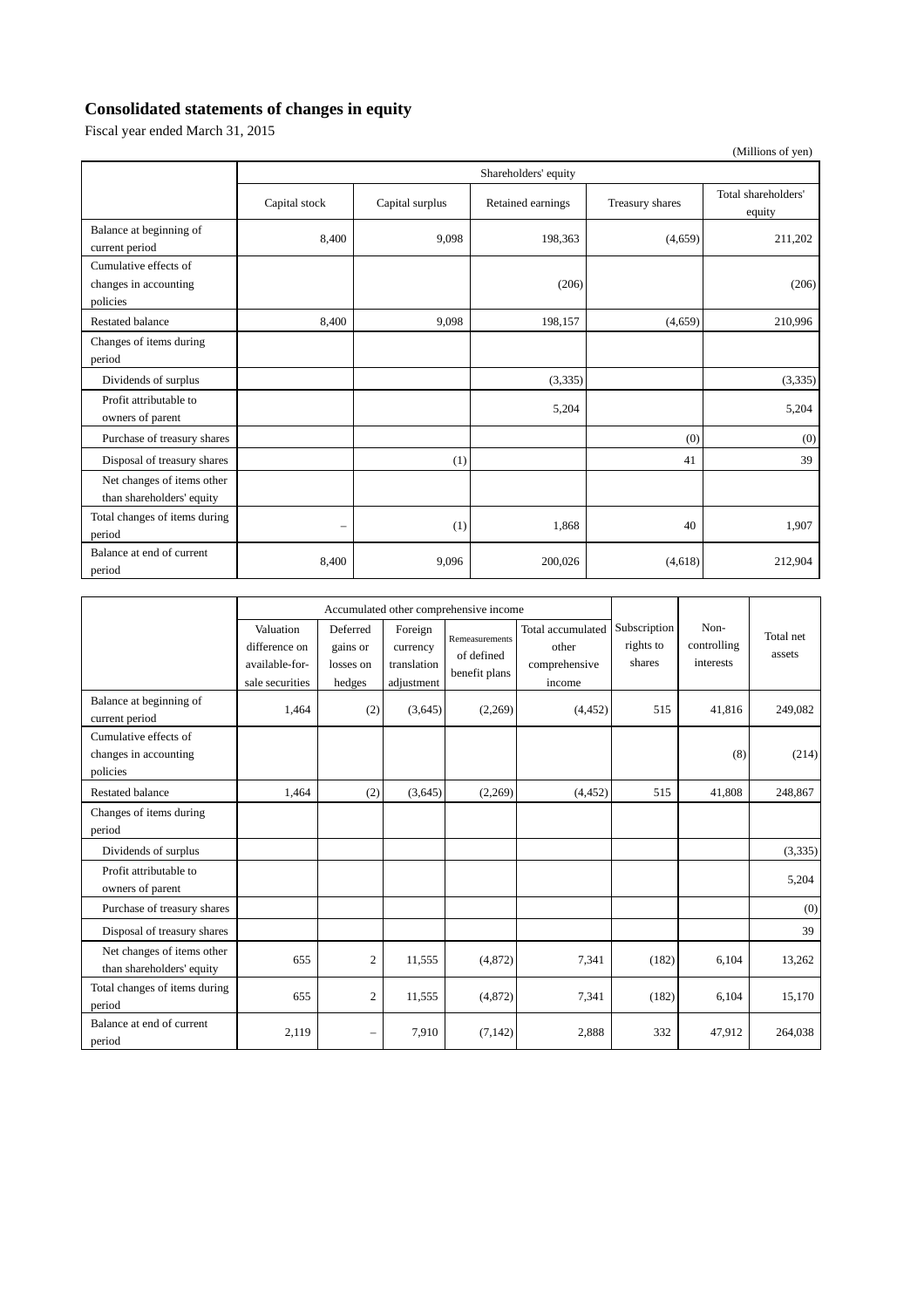#### Fiscal year ended March 31, 2016

(Millions of yen)

|                                                                                                           |                                |                 | Shareholders' equity |                 |                               |
|-----------------------------------------------------------------------------------------------------------|--------------------------------|-----------------|----------------------|-----------------|-------------------------------|
|                                                                                                           | Capital stock                  | Capital surplus | Retained earnings    | Treasury shares | Total shareholders'<br>equity |
| Balance at beginning of<br>current period                                                                 | 8,400                          | 9,096           | 200,026              | (4,618)         | 212,904                       |
| Changes of items during<br>period                                                                         |                                |                 |                      |                 |                               |
| Dividends of surplus                                                                                      |                                |                 | (4,451)              |                 | (4, 451)                      |
| Profit attributable to<br>owners of parent                                                                |                                |                 | 3,900                |                 | 3,900                         |
| Purchase of treasury shares                                                                               |                                |                 |                      | (1)             | (1)                           |
| Disposal of treasury shares                                                                               |                                | 42              |                      | 568             | 611                           |
| Change in treasury shares<br>of parent arising from<br>transactions with non-<br>controlling shareholders |                                | (447)           |                      |                 | (447)                         |
| Net changes of items other<br>than shareholders' equity                                                   |                                |                 |                      |                 |                               |
| Total changes of items during<br>period                                                                   | $\qquad \qquad \longleftarrow$ | (405)           | (550)                | 567             | (388)                         |
| Balance at end of current<br>period                                                                       | 8,400                          | 8,691           | 199,475              | (4,050)         | 212,515                       |

|                                                                                                           |                                                                 |                                                  | Accumulated other comprehensive income        |                                                       |                                     |                                  |                     |
|-----------------------------------------------------------------------------------------------------------|-----------------------------------------------------------------|--------------------------------------------------|-----------------------------------------------|-------------------------------------------------------|-------------------------------------|----------------------------------|---------------------|
|                                                                                                           | Valuation<br>difference on<br>available-for-<br>sale securities | Foreign<br>currency<br>translation<br>adjustment | Remeasurements<br>of defined<br>benefit plans | Total accumulated<br>other<br>comprehensive<br>income | Subscription<br>rights to<br>shares | Non-<br>controlling<br>interests | Total net<br>assets |
| Balance at beginning of<br>current period                                                                 | 2,119                                                           | 7,910                                            | (7, 142)                                      | 2,888                                                 | 332                                 | 47,912                           | 264,038             |
| Changes of items during<br>period                                                                         |                                                                 |                                                  |                                               |                                                       |                                     |                                  |                     |
| Dividends of surplus                                                                                      |                                                                 |                                                  |                                               |                                                       |                                     |                                  | (4, 451)            |
| Profit attributable to<br>owners of parent                                                                |                                                                 |                                                  |                                               |                                                       |                                     |                                  | 3,900               |
| Purchase of treasury shares                                                                               |                                                                 |                                                  |                                               |                                                       |                                     |                                  | (1)                 |
| Disposal of treasury shares                                                                               |                                                                 |                                                  |                                               |                                                       |                                     |                                  | 611                 |
| Change in treasury shares<br>of parent arising from<br>transactions with non-<br>controlling shareholders |                                                                 |                                                  |                                               |                                                       |                                     |                                  | (447)               |
| Net changes of items other<br>than shareholders' equity                                                   | (612)                                                           | (11,036)                                         | (5,938)                                       | (17, 587)                                             | (259)                               | (2,655)                          | (20,502)            |
| Total changes of items during<br>period                                                                   | (612)                                                           | (11,036)                                         | (5,938)                                       | (17, 587)                                             | (259)                               | (2,655)                          | (20, 891)           |
| Balance at end of current<br>period                                                                       | 1,507                                                           | (3, 125)                                         | (13,080)                                      | (14,699)                                              | 72                                  | 45,257                           | 243.146             |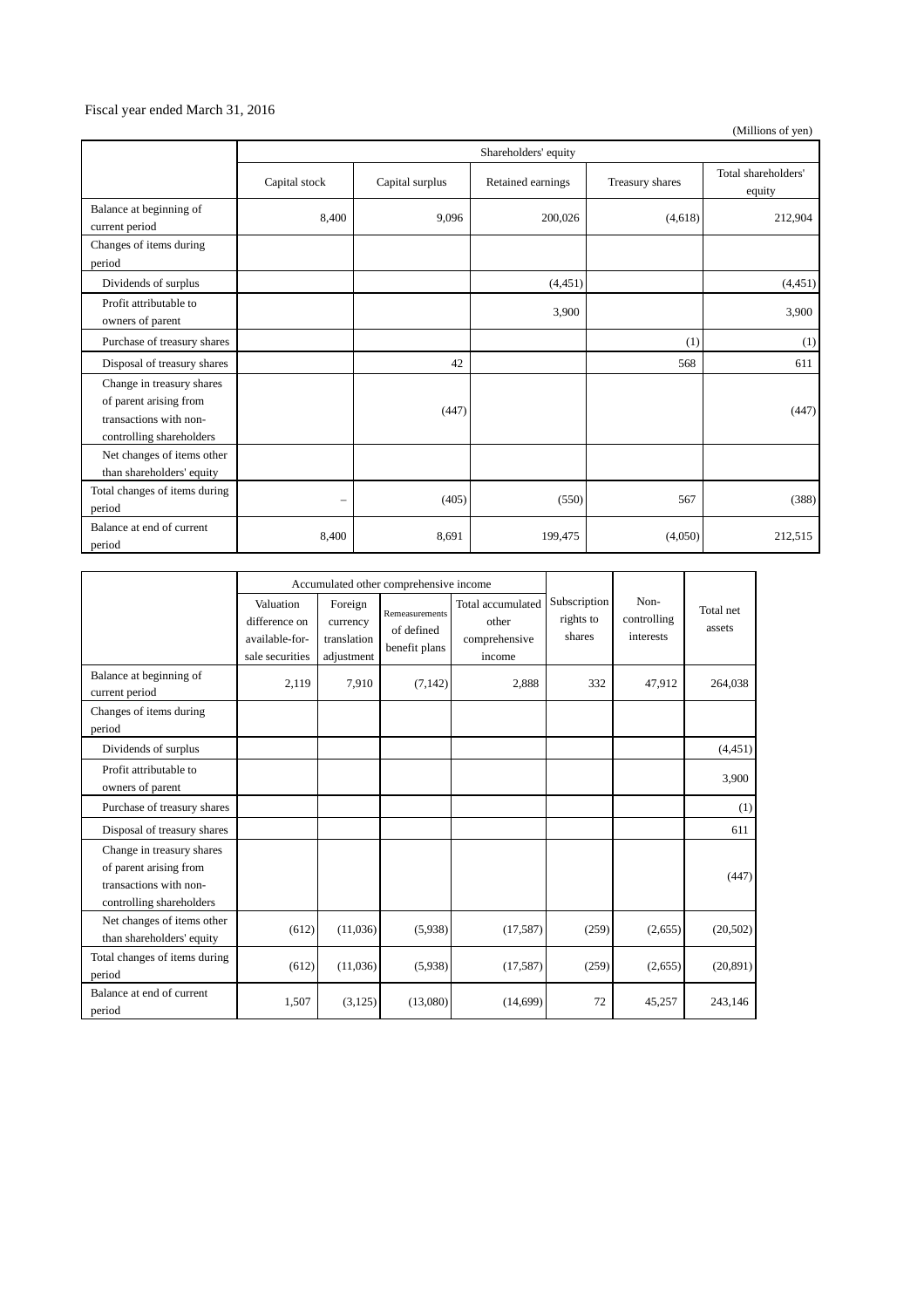#### **Consolidated statements of cash flows**

|                                                                         | Fiscal year ended | Fiscal year ended |
|-------------------------------------------------------------------------|-------------------|-------------------|
|                                                                         | March 31, 2015    | March 31, 2016    |
| Cash flows from operating activities                                    |                   |                   |
| Profit before income taxes                                              | 24,834            | 23,945            |
| Depreciation                                                            | 40,121            | 41,012            |
| Impairment loss                                                         | 13,875            | 6,997             |
| Loss on liquidation of business                                         | 2,380             | 583               |
| Amortization of goodwill                                                | 744               | 753               |
| Increase (decrease) in net defined benefit liability                    | 1,828             | 2,048             |
| Interest and dividend income                                            | (1, 499)          | (1, 444)          |
| Interest expenses                                                       | 1,808             | 2,445             |
| Increase (decrease) in provision for loss on business                   |                   |                   |
| liquidation                                                             |                   | 23,019            |
| Foreign exchange losses (gains)                                         | (1,628)           | 814               |
| Share of (profit) loss of entities accounted for using equity<br>method | (1, 117)          | (554)             |
| Loss (gain) on sales of property, plant and equipment                   | (238)             | (60)              |
| Decrease (increase) in notes and accounts receivable - trade            | 2,026             | (19, 430)         |
| Decrease (increase) in inventories                                      | (290)             | 4,045             |
| Decrease (increase) in accounts receivable - other                      | (2, 413)          | (5,589)           |
| Increase (decrease) in notes and accounts payable - trade               | (3,926)           | 16,061            |
| Increase (decrease) in accounts payable - other                         | 1,170             | (1,783)           |
| Increase (decrease) in accrued expenses                                 | 3,274             | (2,218)           |
| Other, net                                                              | (4,693)           | 7,240             |
| Subtotal                                                                | 76,258            | 97,886            |
| Interest and dividend income received                                   | 2,816             | 2,222             |
| Interest expenses paid                                                  | (1, 859)          | (2,389)           |
| Income taxes paid                                                       | (11,678)          | (18, 808)         |
| Net cash provided by (used in) operating activities                     | 65,536            | 78,912            |
| Cash flows from investing activities                                    |                   |                   |
| Purchase of property, plant and equipment                               | (54, 962)         | (36,392)          |
| Proceeds from sales of property, plant and equipment                    | 2,849             | 2,249             |
| Purchase of investment securities                                       | (82)              | (684)             |
| Payments of loans receivable                                            | (150)             | (58)              |
| Collection of loans receivable                                          | 97                | 138               |
| Payments into time deposits                                             | (1,228)           | (3,860)           |
| Proceeds from withdrawal of time deposits                               | 1,306             | 1,073             |
| Proceeds from sales of shares of subsidiaries                           | 1,118             |                   |
| Payments for transfer of business                                       |                   | (9,700)           |
| Other, net                                                              | (563)             | (852)             |
| Net cash provided by (used in) investing activities                     | (51, 615)         | (48,086)          |